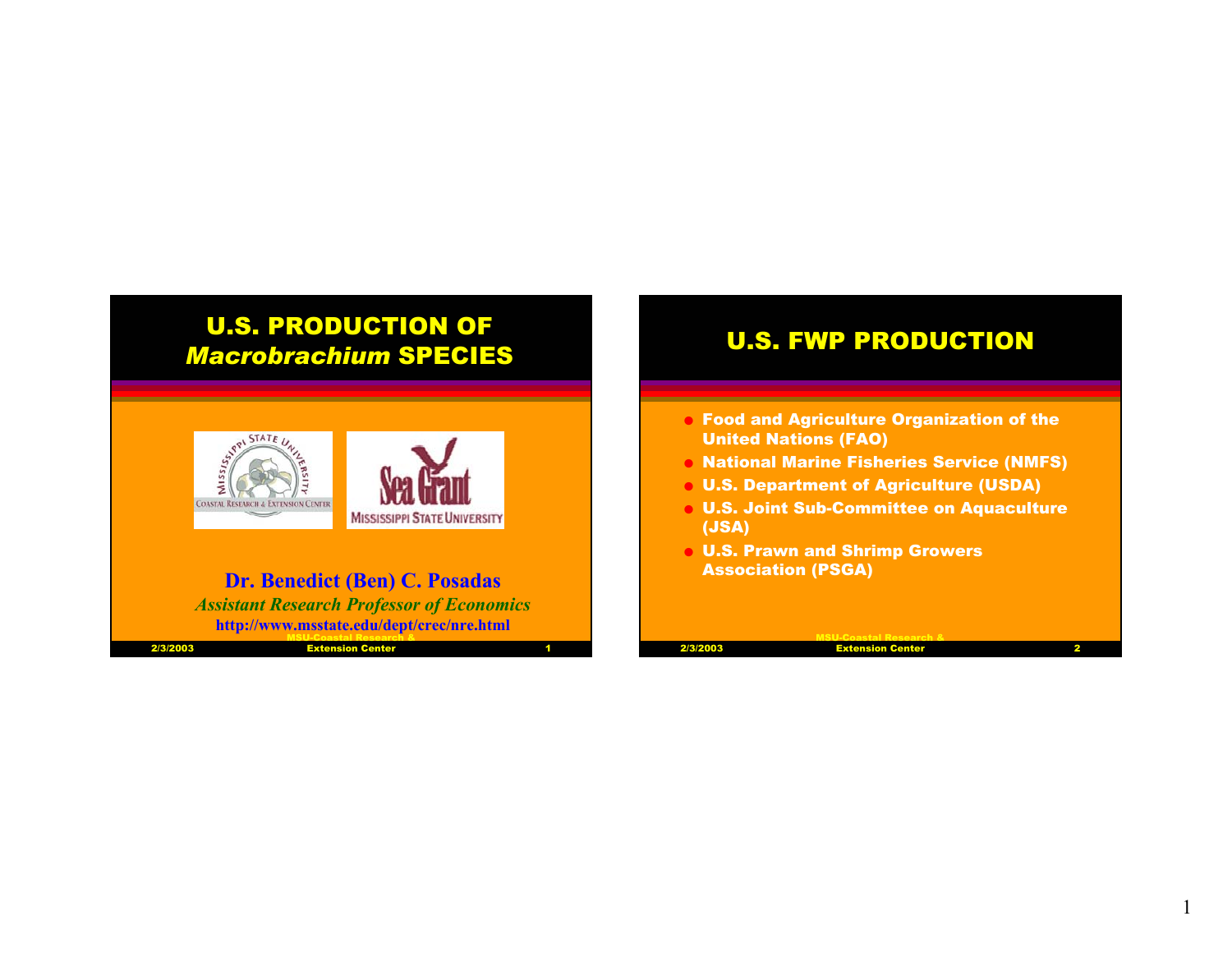# Freshwater Prawn Species

# Number of U.S. Shrimp Farms, 1998 (USDA)



- Shrimp, Freshwater
- $\bullet$  Scientific name
	- *Macrobrachium rosenbergii*
- $\bullet$  Common name
	- Giant Freshwater Prawn



| 2/3/2003 | <b>Extension Center</b> |  |
|----------|-------------------------|--|
|          |                         |  |

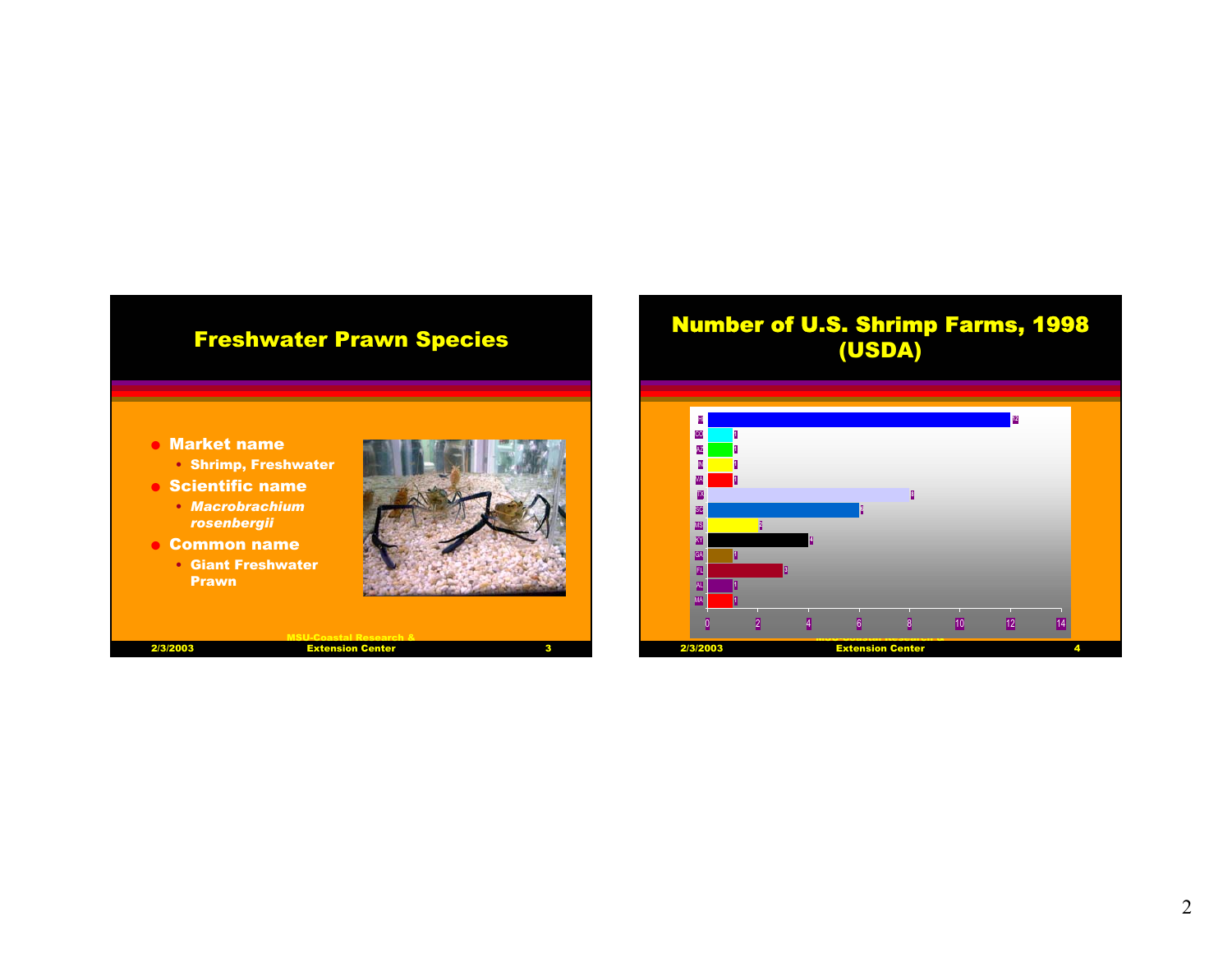

## Value of U.S. FWP Production (FAO, NMFS, JSA)

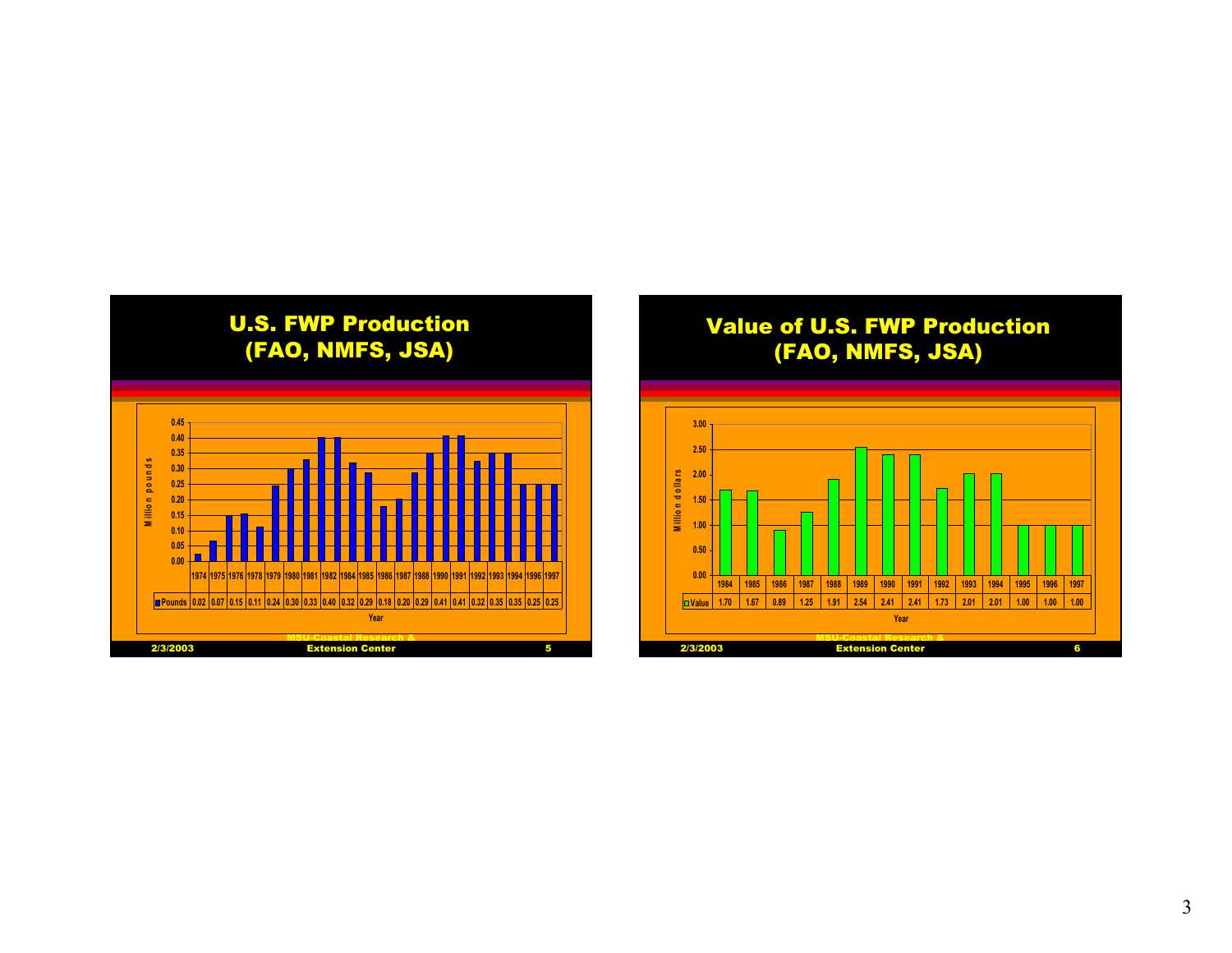

# Estimated U.S. FWP Acreage (??)

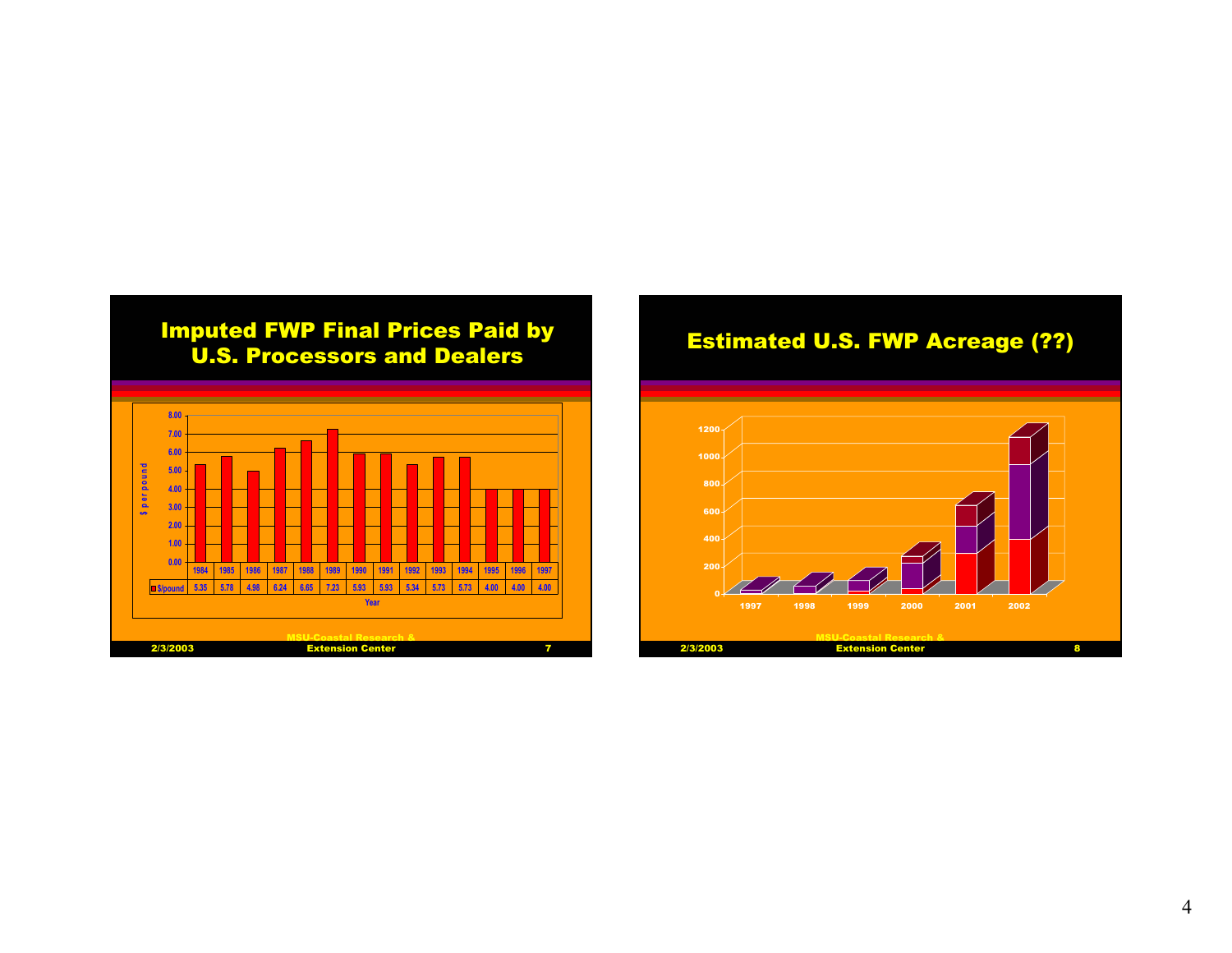# U.S. SHRIMP AND PRAWN GROWERS ASSOCIATION

- O January 22, 2002 Organizational **Meeting**
- $\bullet$  Website will be created
- O Membership:
	- Voting members permitted growers
	- Associate members
- O P.O. Box 537, Anguilla, MS 38721
- O Tel: 662-686-2894

MSU-Coastal Research & **Extension Center** 

### INVESTMENT AND OPERATING COSTS IN FWP POND PRODUCTION IN THE USA

- OHypothetical single enterprise farm
- OSemi-intensive production system
- OOne crop per year, early May to late September
- O120 culture days
- O 121 land acres available
- OJuveniles and commercial feed are available
- **O** Input prices are based on Mississippi situation
- OFeed conversion ratio is 2.5:1
- OStocking density is 20,000 # per water acre
- OHarvest size is 10 # per pound
- OPrawn yield is 1,200 pounds per water acre
- O Exp-Com yield gap is 8 percent

|  | sго |
|--|-----|
|  |     |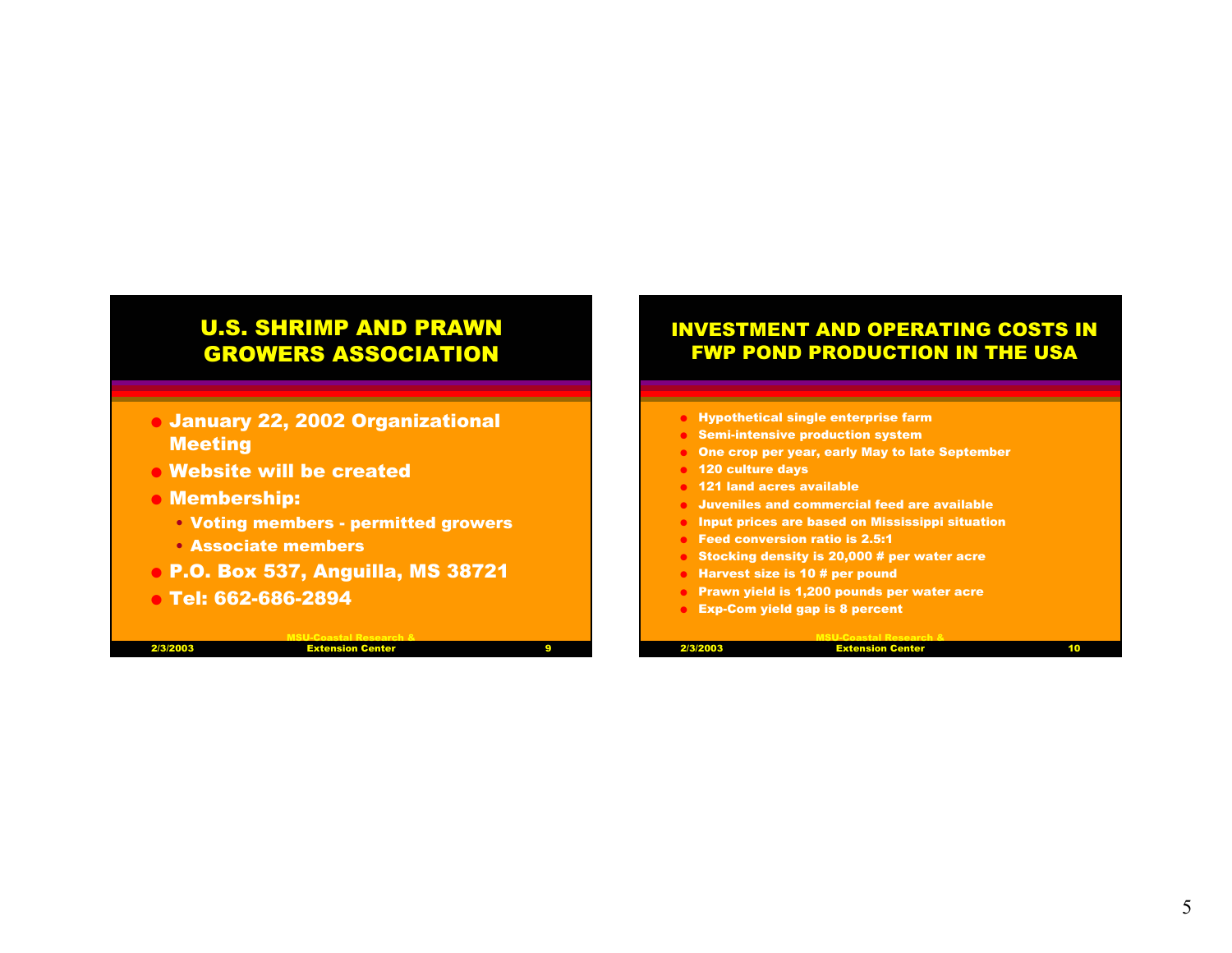### FWP Pond Production Initial Investment Requirements

# MACTER ALBERTARING TO WISH ONLY

•50 two-water-acre ponds, adequately sloped

•common or single harvesting sumps •permanent aeration & electrical •feeding equipment & storage •well, pump and plumbing •weed control equipment •tractor, truck & storage building

\$329.5K per farm, \$6.6K per pond or \$3.2K per water acre

2/3/2003

MSU-Coastal Research & **Extension Center** 

 $11$ 

FWP Pond Construction Cost



•Earth moving (adjacent ponds) •Drainage structure •Gravel•Vegetative cover

\$114.2 K per farm, \$2,283 per pond or \$1,142 per water acre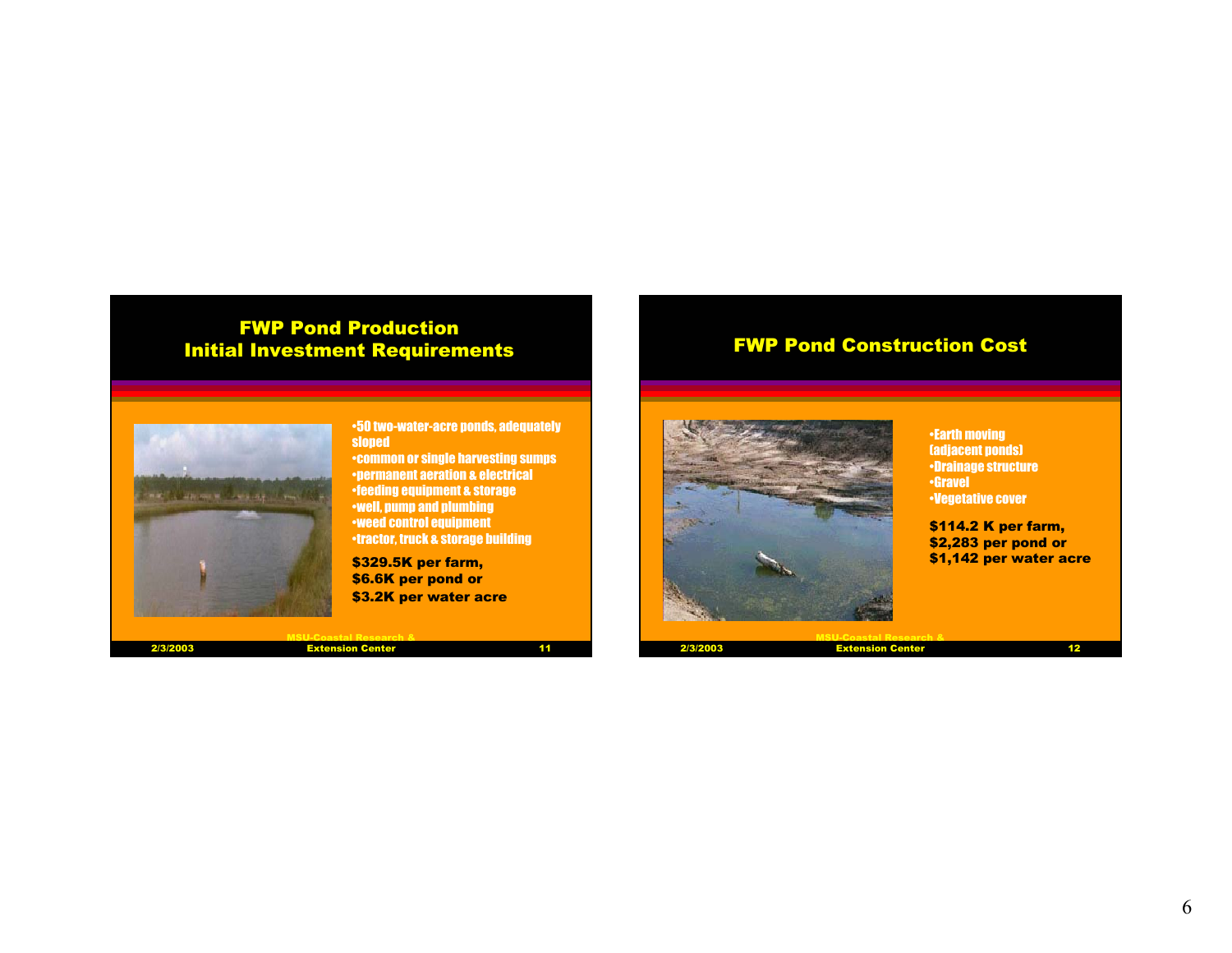

#### FWP Pond Production Fixed or Ownership Costs